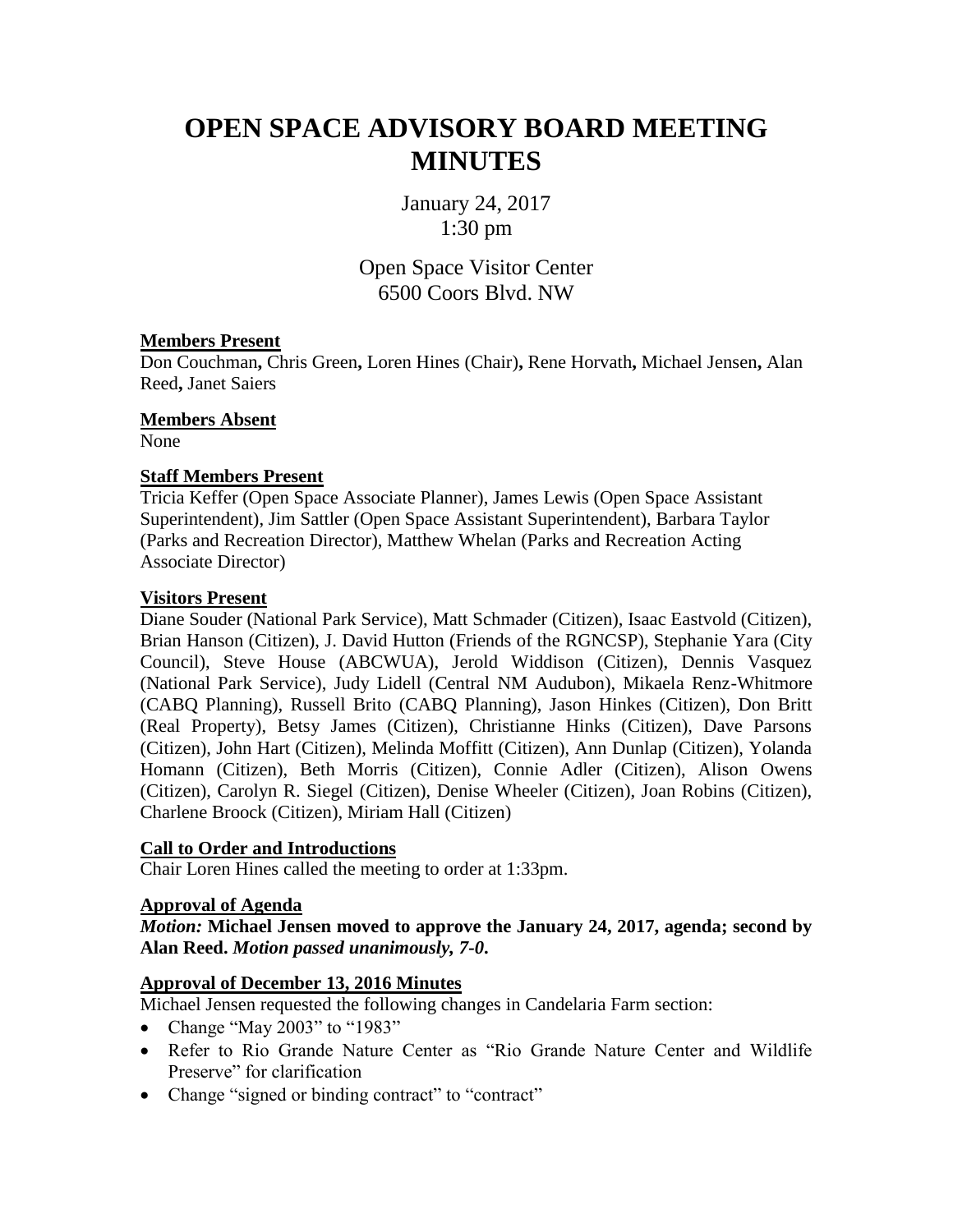• Strike last sentence of section

# *Motion:* **Alan Reed moved to approve December 13, 2016, minutes as amended; second by Don Couchman.** *Motion passed unanimously, 7-0.*

# **Public Comment**

- Ike Eastvold provided copies and discussed the history of a poster about Petroglyph National Monument. He suggested addressing vandalism and education in the Visitor Use Management Plan.
- Judy Lidell (Central New Mexico Audubon) requested that public interest items be placed at the beginning of the agenda in the future.

## **Announcements and Correspondence**

- Distribution of Visitor Center February events
- Chairman Hines discussed annual letter to Mayor Berry. He will attend the next Council meeting to convey thanks for their work for Open Space this year. Parks will include the document on the website.
- Alan Reed suggested, in addition to a shorter discussion included on the agenda, having a separate work session to determine Board comments for the Petroglyph National Monument Visitor Use Management Plan.
- Tricia Keffer will prepare the agenda and minutes for the Advisory Board until someone is hired to replace the previous Board secretary.
- Barbara Taylor announced there will be a bill in this session of the legislature to allow cross-commission park service officers.

#### **Election of Officers**

*Motion:* **Alan Reed moved that Loren Hines continue as Chair of the Advisory Board until his term ends in September; second by Don Couchman.** *Motion passed unanimously, 7-0.*

*Motion:* **Alan Reed moved that Michael Jensen be Vice Chair; second by Rene Horvath.** *Motion passed unanimously, 7-0.*

#### **Open Meetings Act Affirmation**

Loren Hines and Michael Jensen explained the annual Open Space Advisory Board Open Meetings Act Affirmation. No changes are necessary from last year's version.

## *Motion:* **Alan Reed moved to approve the resolution; second by Rene Horvath.**  *Motion passed unanimously, 7-0.*

# **Action: Petroglyph National Monument Visitor Use Plan**

Alan Reed provided a draft resolution concerning the Board's recommendations for the Petroglyph National Monument Visitor Use Management Plan. Mr. Reed then referred to concept maps distributed by the National Park Service at a previous board meeting and explained his opposition to the multi-use trail network in the second concept.

# *Motion:* **Alan Reed moved that the Advisory Board oppose the Concept 2 map; second by Don Couchman.**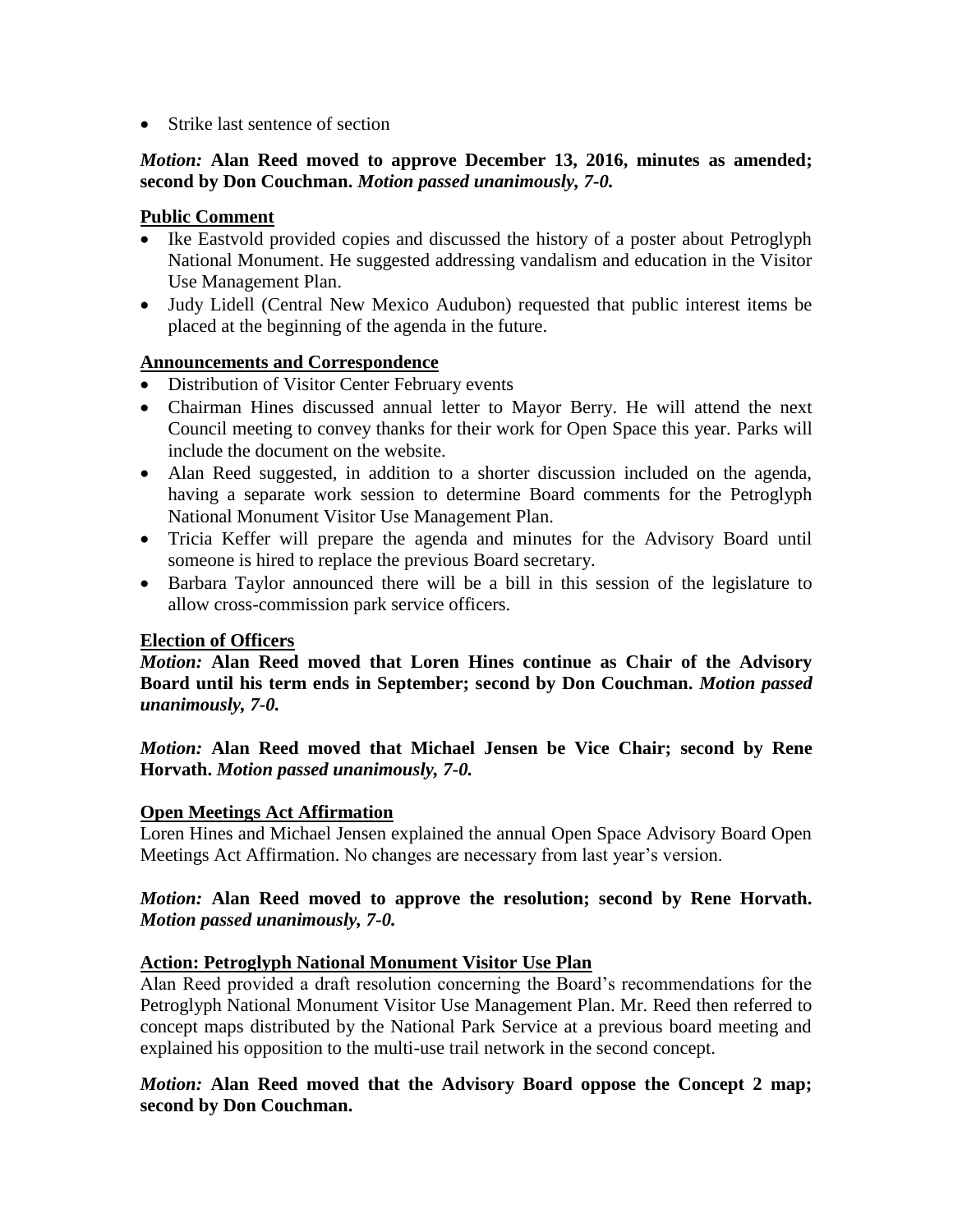A discussion on providing access and preserving low-impact trails on the mesa top versus preventing vandalism followed. Director Taylor stated that the Parks and Recreation Department supports the stance that access should be limited to prevent damage to the petroglyphs as well as sacred places.

**After discussion, the Board voted on the above motion;** *motion passed 5-2 with Rene Horvath and Chris Green opposing.*

*Motion:* **Alan Reed moved that the Advisory Board urge City Council to fund five cross-commission, fully-trained law enforcement ranger positions for use primarily in Petroglyph National Monument; second by Don Couchman.**

The discussion that followed covered some of the history of Open Space police and potential issues with funding availability from the City.

*Motion to amend:* **Chairman Hines moved to amend the above motion to urge funding of** *up to* **five cross-commission, fully-trained law enforcement ranger positions for use primarily in Petroglyph National Monument; second by Alan Reed.** *Motion passed unanimously, 7-0.*

The Board scheduled an open meeting work session for 1:30pm, February 9, 2017, at the Open Space Visitor Center, to discuss the draft of potential policies, the draft resolution, and concept maps.

Dennis Vasquez provided the Board with the orientation DVD for Petroglyph National Monument and a summary of public outreach meetings regarding the Visitor Use Management Plan.

# **Update: ABC-Z Comp Plan and IDO**

Mikaela Renz-Whitmore from the Planning Department gave an overview of the ABC-Z Comprehensive Plan and Integrated Development Ordinance and some changes related to Major Public Open Space, including regulations for development next to sensitive land, and the new zone NR-PO (Non-Residential - Parks and Open Space), which includes the following subzone categories: "A"- Public owned and/or managed Park, "B"- Major Public Open Space, "C" - any park or open space owned and/or managed privately, and "D" – Biopark. The Comprehensive Plan will go before City Council on March  $6<sup>th</sup>$ . The Integrated Zoning Ordinance will likely go before the Environmental Planning Commission on April  $6<sup>th</sup>$ .

#### **Public Outreach/Film Presentation**

This item was intended to be an update after Michael Jensen discussed outreach ideas with the Open Space Alliance; because he won't be on their agenda until February, this item will be moved to the Board's next regular meeting.

#### **Update: Candelaria Farm Preserve**

*Motion:* **Alan Reed made a motion to move the Candelaria Farm item ahead of the Real Property Report; second by Michael Jensen.** *Motion passed unanimously, 7-0.*